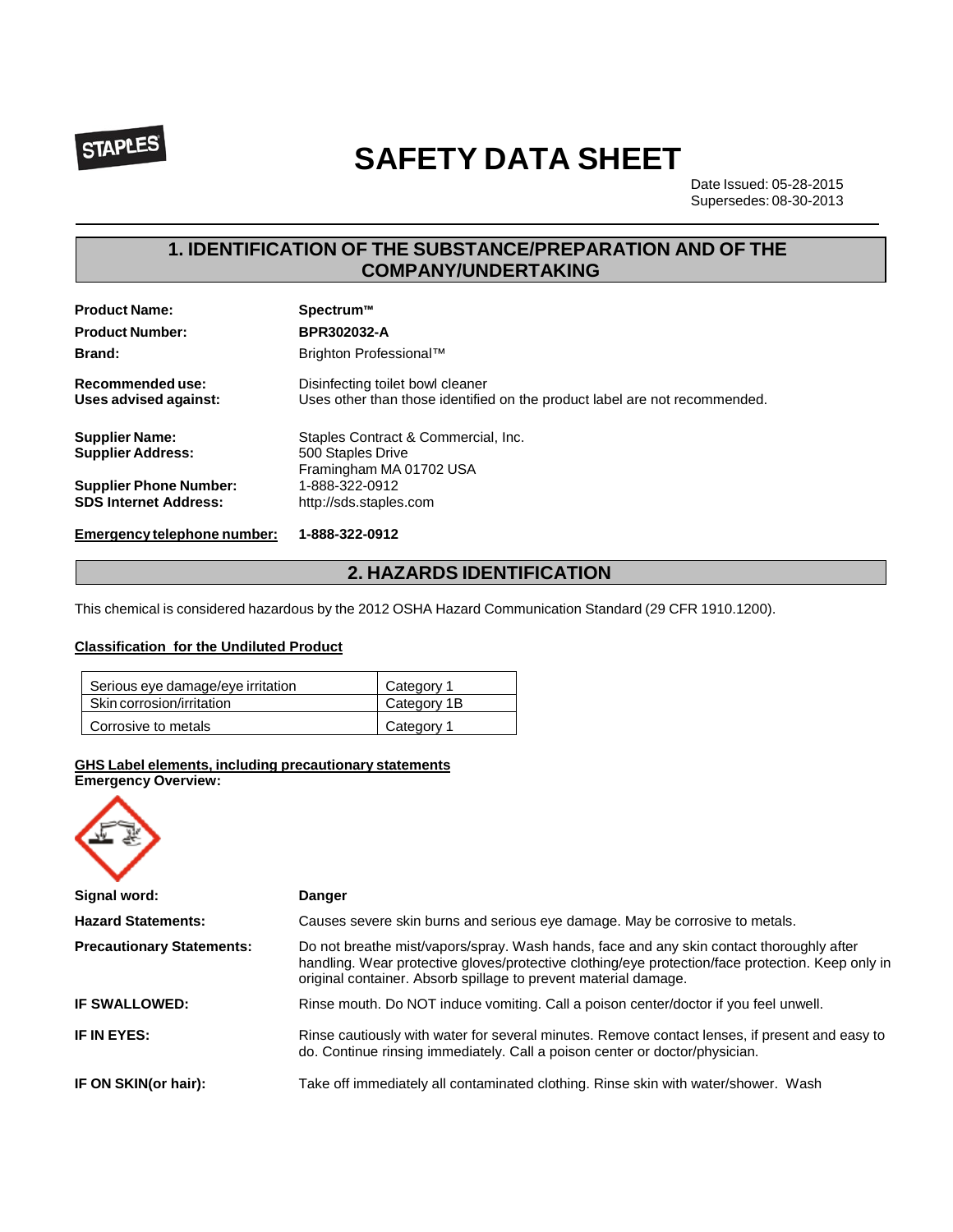contaminated clothing before reuse.

**IF INHALED:** Remove victim to fresh air and keep at rest in a position comfortable for breathing. Immediately call a poison center or doctor/physician

#### **Hazards not otherwise classified (HNOC):** None known

### **3. COMPOSITION/INFORMATION ON INGREDIENTS**

| <b>Chemical Name</b>                                                       | <b>CAS No.</b> | Weight-% |  |  |
|----------------------------------------------------------------------------|----------------|----------|--|--|
| Hydrochloric Acide (Muriatic acid)                                         | 7647-01-0      | $5 - 10$ |  |  |
| Ethanol, 2,2/-iminobis-, n-soya alkyl derivs.<br>73246-96-5<br>በ 1 - 4     |                |          |  |  |
| Ralance is water and similar non-hazardous ingredients. Contains fragments |                |          |  |  |

ar non-hazardous ingredients. Contains fragrance.

## **4. FIRST AID MEASURES**

| <b>General Advice:</b> | Call 911 or emergency medical service. Have the product container or label with you when calling a poison<br>control center or doctor, or going for treatment.                                                                                                                                                                                                                                                                                      |
|------------------------|-----------------------------------------------------------------------------------------------------------------------------------------------------------------------------------------------------------------------------------------------------------------------------------------------------------------------------------------------------------------------------------------------------------------------------------------------------|
| <b>Eye Contact:</b>    | Hold eyes open and rinse slowly and gently with water for 15-20 minutes. Remove contact lenses, if present,<br>after first 5 minutes, then continue rinsing eye. Call a poison control center or doctor for treatment advice.                                                                                                                                                                                                                       |
| <b>Skin Contact:</b>   | Remove contaminated clothing and wash before reuse. Wash contaminated area with soap and water for 15-<br>20 minutes. If skin irritation occurs, get medical advice/attention.                                                                                                                                                                                                                                                                      |
| Inhalation:            | Move person to fresh air. If respiratory irritation or dizziness occurs, seek immediate medical assistance.                                                                                                                                                                                                                                                                                                                                         |
| Ingestion:             | Call a poison control center or doctor immediately for treatment advice. Have person sip a glass of water if<br>able to swallow. Do not induce vomiting unless told to do so by the poison control center or doctor. Do not<br>give anything by mouth to a person who is unconscious or convulsing. If vomiting occurs, keep head below<br>hips to reduce risk of aspiration. Probably mucosal damage may contraindicate the use of gastric lavage. |

**Most Important Symptoms and Effects:** No information available **Notes to Physician:** Treat symptomatically.

## **5. FIRE-FIGHTING MEASURES**

| <b>Suitable Extinguishing Media:</b>        | Not applicable. Product is not a fire hazard.                                                                                                                                                                   |
|---------------------------------------------|-----------------------------------------------------------------------------------------------------------------------------------------------------------------------------------------------------------------|
| Unsuitable extinguishing media:             | High pressure water jet.                                                                                                                                                                                        |
| Specific Hazards Arising from the Chemical: | Hydrogen chloride gas may be generated at high temperatures.                                                                                                                                                    |
| <b>Special Fire Fighting Precautions:</b>   | Prevent human exposure to fire, smoke, fumes or products of combustion. Fire<br>fighters should wear appropriate protective equipment, including self-contained<br>breathing apparatus and impervious clothing. |

# **6. ACCIDENTAL RELEASE MEASURES**

| <b>Emergency Procedures:</b>      | Depending on the extent of release, consider the need for emergency responders with adequate<br>personal protective equipment for clean-up, need for evacuation or restriction to access of spill area.                                                         |
|-----------------------------------|-----------------------------------------------------------------------------------------------------------------------------------------------------------------------------------------------------------------------------------------------------------------|
| <b>Personal Precautions:</b>      | Provide adequate ventilation. Do not eat, drink or smoke during clean up. If necessary, use self-<br>contained respirator, or filtered mask. Wear protective clothing, eye protection and impervious<br>gloves (e.g. neoprene). Wash thoroughly after clean up. |
| <b>Environmental Precautions:</b> | Prevent spills from entering storm sewers/drains or contact with soil.                                                                                                                                                                                          |
| <b>Clean up Methods:</b>          | Small spills may be wiped up and rinsed with water. For larger spills, neutralize with sodium<br>carbonate or absorb on inert material (e.g. sand). Pick up absorbent and dispose of at an<br>appropriate waste disposal facility.                              |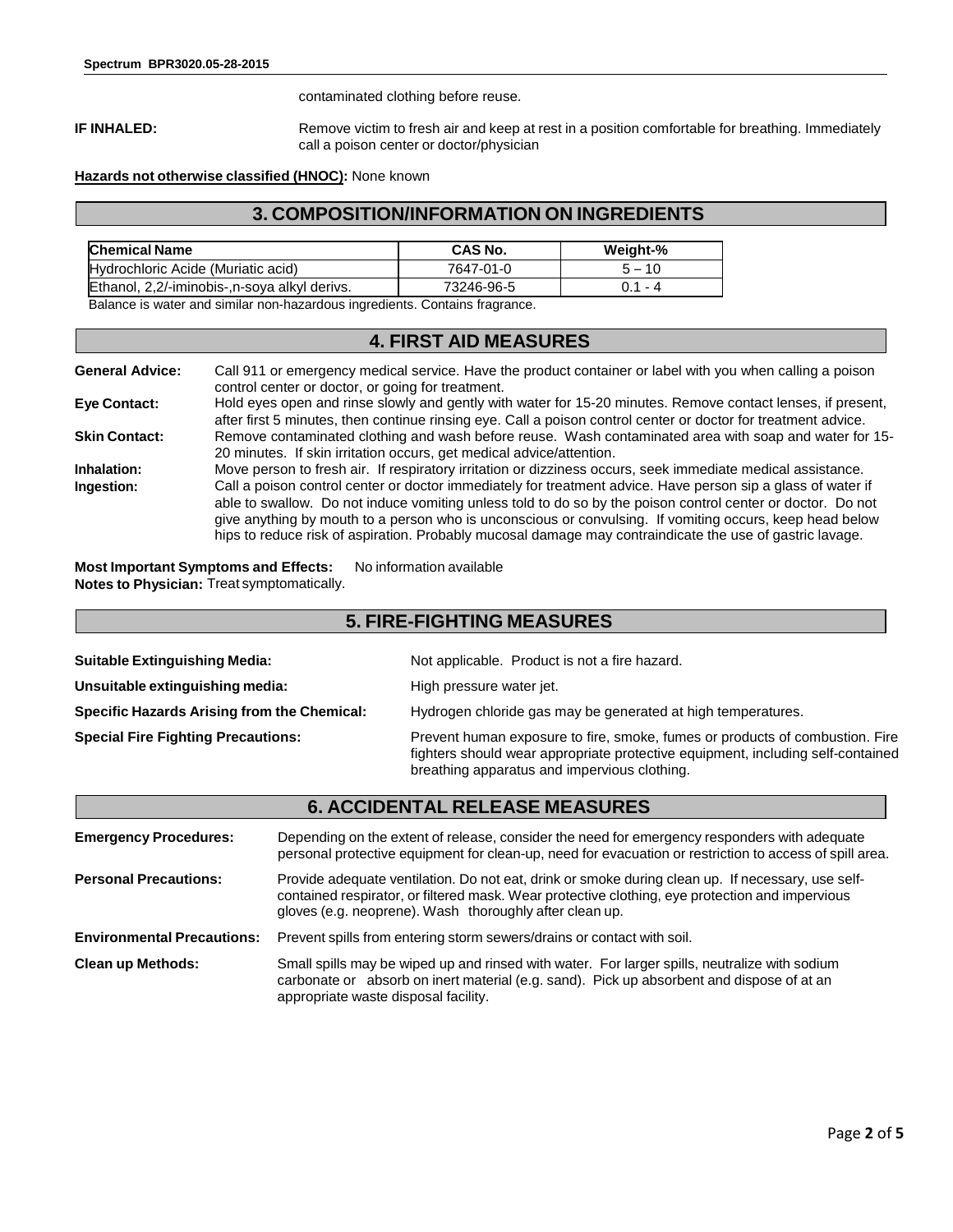# **7. HANDLING AND STORAGE**

| Handling:              | Never use with chlorine products. Can react to give chlorine gas. If this occurs, flush toilet to<br>remove chemicals and leave area. Do not return for half hour. Ventilate if possible. Never use or<br>mix with other cleaners or chemicals. Do not use on any surface that can be damaged by acid<br>materials. Do not breathe mist/vapors. Wash hands, face and any skin contact thoroughly after<br>handling. Do not eat, drink or smoke when using this product. Wear protective gloves, protective<br>clothing, eye protection, face protection. Use product only according to label directions. If unsure<br>about safe use, contact your supervisor. Provide adequate ventilation during use. |  |  |
|------------------------|---------------------------------------------------------------------------------------------------------------------------------------------------------------------------------------------------------------------------------------------------------------------------------------------------------------------------------------------------------------------------------------------------------------------------------------------------------------------------------------------------------------------------------------------------------------------------------------------------------------------------------------------------------------------------------------------------------|--|--|
| Storage:               | Keep out of reach of children. Do not contaminate water, food or feed by storage and<br>disposal. Store locked up in tightly closed, original, corrosive resistant container in a cool<br>$(10^{\circ} - 30^{\circ}$ C), dry, well-ventilated area. Do not freeze or expose to direct sunlight. Store in<br>an area inaccessible to children and persons unfamiliar with its use.                                                                                                                                                                                                                                                                                                                       |  |  |
| Incompatible Products: | Chlorine bleach, alkali.                                                                                                                                                                                                                                                                                                                                                                                                                                                                                                                                                                                                                                                                                |  |  |

# **8. EXPOSURE CONTROLS/PERSONAL PROTECTION**

#### **Exposure Guidelines**

| Chemical Name / CAS#        | <b>ACGIH TLV</b> | <b>OSHA PEL</b>   | <b>NIOSH IDLH</b> |
|-----------------------------|------------------|-------------------|-------------------|
| Hydrochloric Acid 7647-01-0 | TWA: 2 ppm (C)   | $TWA:5$ ppm $(C)$ |                   |

ACGIH TLV: American Conference of Governmental Industrial Hygienists - Threshold Limit Value OSHA PEL: Occupational Safety and Health *Administration - Permissible Exposure Limits Immediately Dangerous to Life or Health*

| <b>Engineering Measures:</b>     | General ventilation normally adequate.                                                                                                                                                                                                                                                                                                                                                                                                                                                                                                                                                                        |
|----------------------------------|---------------------------------------------------------------------------------------------------------------------------------------------------------------------------------------------------------------------------------------------------------------------------------------------------------------------------------------------------------------------------------------------------------------------------------------------------------------------------------------------------------------------------------------------------------------------------------------------------------------|
| <b>Eye / Face Protection:</b>    | Chemical resistant goggles or face protection.                                                                                                                                                                                                                                                                                                                                                                                                                                                                                                                                                                |
| <b>Skin and Body Protection:</b> | Wear chemical-resistant gloves. Protective clothing (long sleeves, pants), eyewash, safety shower<br>are always advisable when working with chemicals.                                                                                                                                                                                                                                                                                                                                                                                                                                                        |
| <b>Respiratory Protection:</b>   | No protective equipment is needed under normal use conditions. If necessary to prevent exposure<br>above occupational limits, use an approved cartridge style respirator.                                                                                                                                                                                                                                                                                                                                                                                                                                     |
| <b>Hygiene Measures:</b>         | Handle in accordance with good industrial hygiene and safety practice. Take off contaminated<br>clothing and wash before reuse. Avoid contact with skin, eyes or clothing. Wear suitable gloves and<br>eye/face protection. Do not eat, drink or smoke when using this product. Contaminated work clothing<br>should not be allowed out of the workplace. Regular cleaning of equipment, work area and clothing is<br>recommended. Wash hands before breaks and immediately after handling the product. For<br>environmental protection, remove and wash all contaminated protective equipment before re-use. |

# **9. PHYSICAL AND CHEMICAL PROPERTIES**

| <b>Physical State</b>        |                                        |                        |                          |  |
|------------------------------|----------------------------------------|------------------------|--------------------------|--|
| Appearance:                  | Liquid                                 | Odor:                  | Floral, acidic           |  |
| Color:                       | Green/blue                             | <b>Odor Threshold:</b> | No information available |  |
| <b>Property</b>              |                                        | <b>Values</b>          |                          |  |
| pH (as is)                   |                                        | $\leq$ 1               |                          |  |
| Melting / freezing point     |                                        | No data available      |                          |  |
| Boiling point /boiling range |                                        | 212 $\degree$ F        |                          |  |
| <b>Flash Point</b>           |                                        | No data available      |                          |  |
| <b>Evaporation Rate</b>      |                                        | similar to water       |                          |  |
| Flammability                 |                                        | No data available      |                          |  |
| Lower flammability limit     |                                        | No data available      |                          |  |
| Vapor density                |                                        | No data available      |                          |  |
| <b>Relative Density</b>      |                                        | 1.045                  |                          |  |
| <b>Water Solubility</b>      |                                        | Soluble in water       |                          |  |
| Solubility in other solvents |                                        | No data available      |                          |  |
|                              | Partition coefficient: n-octanol/water | No data available      |                          |  |
| Autoignition temperature     |                                        | No data available      |                          |  |
| Decomposition temperature    |                                        | No data available      |                          |  |
| <b>Kinematic viscosity</b>   |                                        | No data available      |                          |  |
|                              |                                        |                        |                          |  |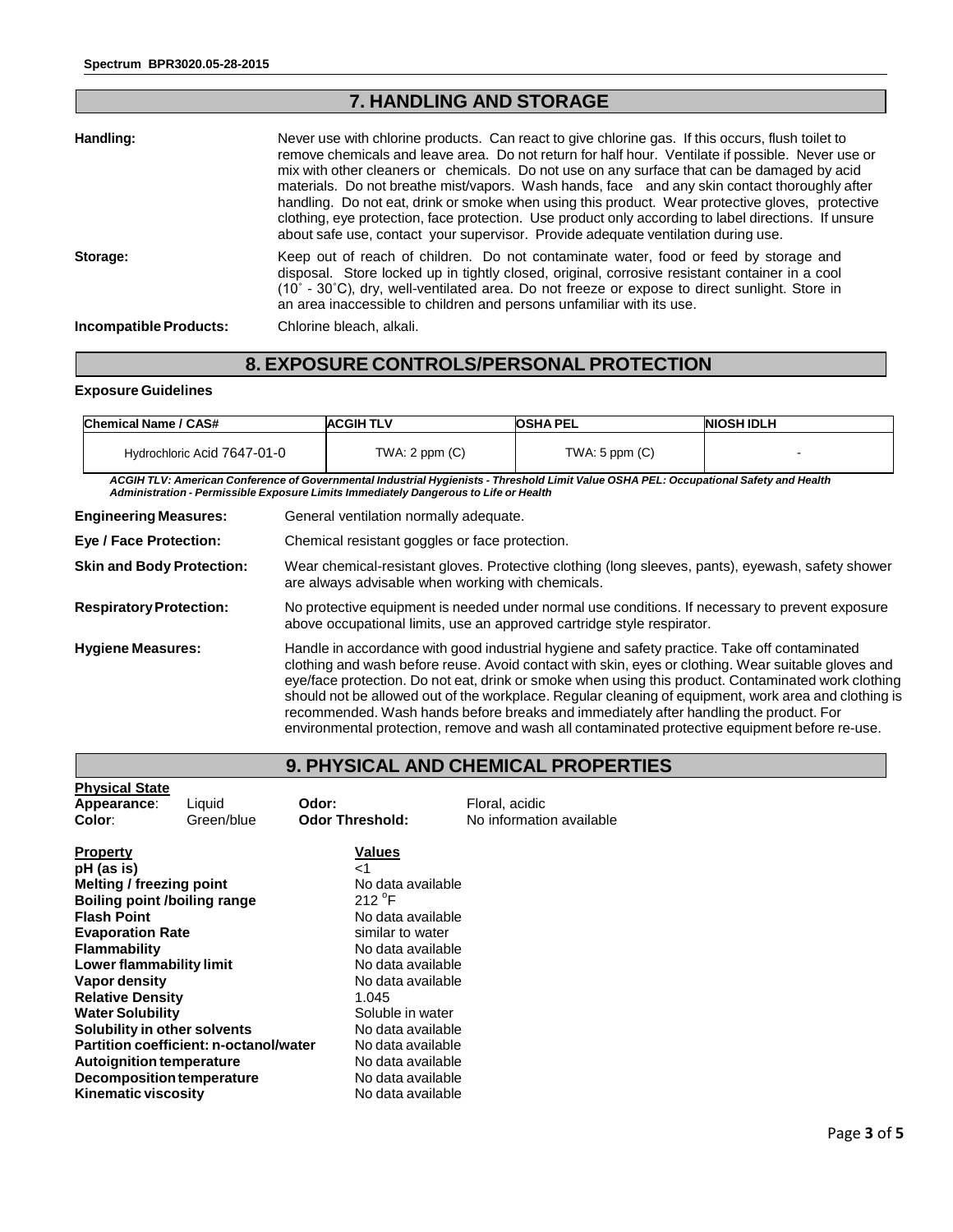**Dynamic viscosity**<br> **Explosive properties**<br>
No data available **Explosive properties**<br> **Softening Point**<br> **Softening Point Softening Point Softening Point Softening Point Softening Point Softening Point Softening Point Softening Point Softening Point Softening Point<br>VOC Content (by wt) Particle Size Distribution** 

**VOC Content (by wt)** <0.5% (<5 mg/L) (Excluding LVP material)<br> **Particle Size COLOGY** No data available **No data available**<br>No data available

## **10. STABILITY AND REACTIVITY**

**Reactivity No data available. Possibility of Hazardous Reactions** None under normal processing. **Hazardous Decomposition Products** Hydrogen chloride

**Chemical Stability** Stable under recommended storage conditions. **Hazardous Polymerization Hazardous polymerization does not occur. Conditions to Avoid** Temperatures above 50°C or below 10°C. **Incompatible Materials** Mixing with bleach, alkali, or oxidizers may generate toxic gases.

## **11. TOXICOLOGICAL INFORMATION**

**Acute Toxicity:** Toxicity data is not available for this mixture. Data below are estimates based on summation methods.

| <b>Test</b>            | <b>Results</b> | Classification (A.0.4.1(c)) | Basis (A.1.3.6.1)                        |
|------------------------|----------------|-----------------------------|------------------------------------------|
| Oral                   | > 2000mg/kg    | Not applicable              | Ingredient literature (Additive formula) |
| Dermal                 | > 2000mg/kg    | Not applicable              | Ingredient literature (Additive formula) |
| Inhalation             | $>$ 20 mg/L    | Not applicable              | Ingredient literature (Additive formula) |
| Eye Damage/Irritation  | Corrosion      | Category 1                  | Ingredient literature                    |
| Skin Damage/Irritation | Irritation     | Category 1B                 | Ingredient literature                    |

**Summary:** Skin and eye contact are most likely routes of exposure. Exposure causes skin irritation and serious eye damage.

#### **Subchronic/Chronic Toxicity:**

| Test                      | Results          | Classification | Basis                  |
|---------------------------|------------------|----------------|------------------------|
| <b>Skin Sensitization</b> | Not a sensitizer | Not applicable | Ingredient literature. |

**Summary:** Repeated or prolonged contact causes skin irritation and serious eye damage.

**Carcinogens** – Ingredients are not listed on the NTP Report on Carcinogens, \*IARC Monographs or by OSHA \*IARC does list "strong inorganic acid mists" as carcinogenic, but under normal conditions, no exposure to acid mists occurs. Acid solutions are not listed

**Other data** - No other toxicological information is available for this mixture.

#### **12. ECOLOGICAL INFORMATION**

This material has not been tested for acute environmental effects

| Persistence and degradability: | Material is not persistent. All organic components > 1% are readily biodegradable.                                           |
|--------------------------------|------------------------------------------------------------------------------------------------------------------------------|
| Bio-accumulative potential:    | No evidence to suggest bio-accumulation will occur.                                                                          |
| Mobility:                      | Accidental spillage may lead to penetration of soil and groundwater. However, due to                                         |
|                                | degradability, no evidence suggests this would cause adverse ecological effects. Material will<br>lower pH of affected area. |

## **13. DISPOSAL CONSIDERATIONS**

Do not contaminate water, food or feed by disposal.

| <b>Pesticide Disposal:</b> | Pesticide wastes are acutely hazardous. Improper disposal of excess pesticide, spray, or mixture<br>of rinsate is a violation of Federal Law. If these wastes cannot be disposed of by use according to<br>label directions, contact your State Pesticide or Environmental Control Agency, or the hazardous<br>waste representative at the nearest EPA Regional Office for guidance. |
|----------------------------|--------------------------------------------------------------------------------------------------------------------------------------------------------------------------------------------------------------------------------------------------------------------------------------------------------------------------------------------------------------------------------------|
| <b>Container Disposal:</b> | Non-refillable container. Do not reuse or refill this container. Offer for recycling if available. Triple<br>rinse container promptly after emptying. Then offer for recycling or reconditioning, or puncture<br>and dispose of in a sanitary landfill, or incinerate, or if allowed by state and local authorities, burn.<br>If burned, stay out of smoke.                          |